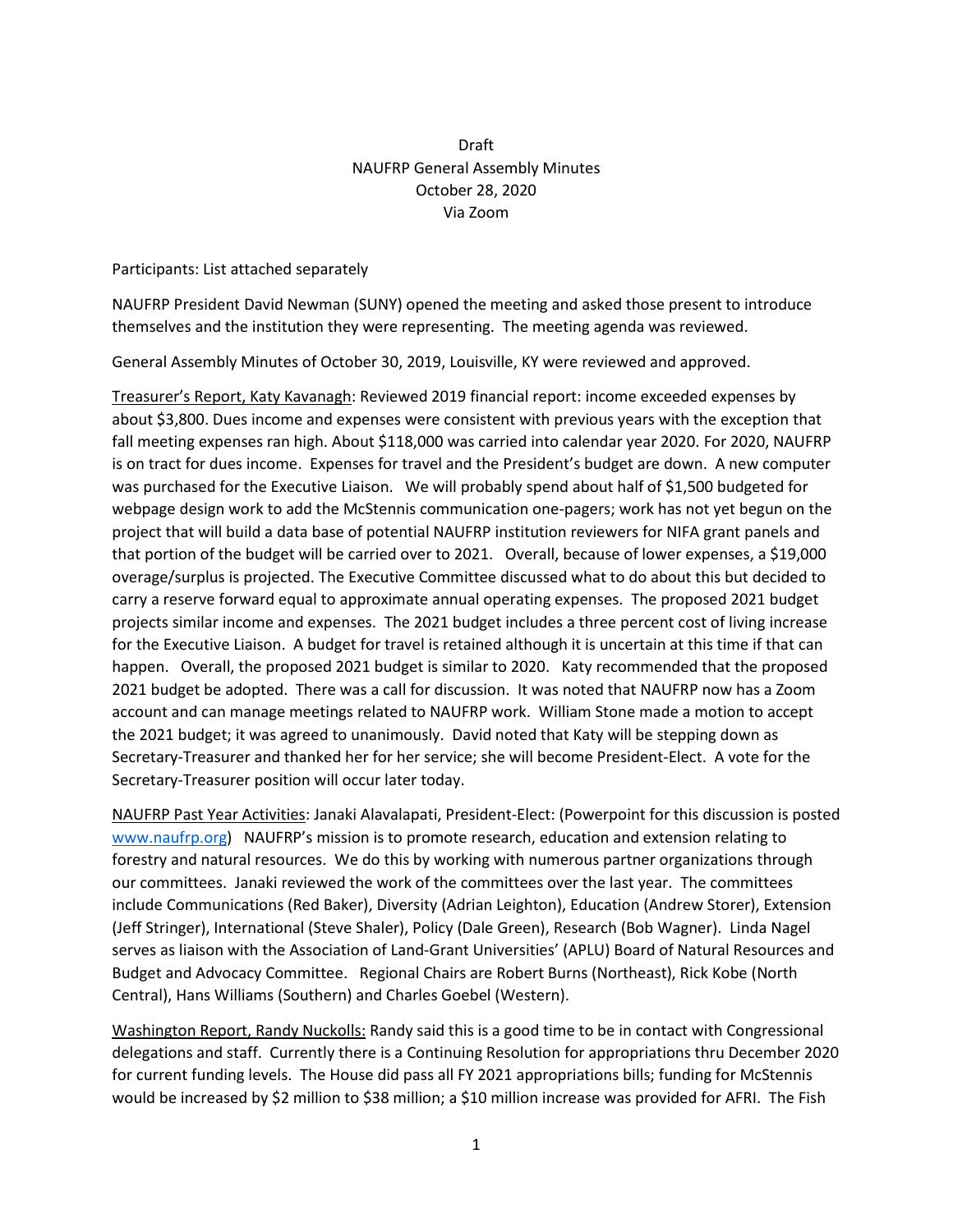and Wildlife Cooperative program would be increased by \$1 million in the House. Hatch and Smith are flat funded. The Senate did not mark-up any appropriations bills. Randy talked generally about the status of the CARES legislation and the current makeup of the Supreme Court given the new Justice sworn in yesterday.

Communications, Red Baker: The Communications Committee is new and a result of NAUFRP strategic planning. Its focus is to better communicate what McStennis university projects are doing. There is a lot of good work resulting from McStennis research that our partners do not know about. To address that, Mary Watzin former chair of the NAUFRP Ad Hoc Communications Committee, worked to create templates to 'brand' the McStennis program and tell simple accounts about the program research happening at NAUFRP institutions. Red directed attention to the NAUFRP webpage's newly created 'Research' tab and the list of university research projects beginning with Auburn University. The common theme of McStennis branding can be seen and most importantly 'impacts' of the various research projects. This is also an opportunity to 'brand' specific institutions. The idea is to have these easily and readily accessible for partner and policy makers. At the bottom of the 'Research' webpage are the actual templates in Adobe InDesign; NAUFRP representatives are encouraged to utilize these to develop their own one-page impact statements. Red noted there is a template for individual research projects as well as a university-wide template that provides an option of combining all impacts. See the University of Kentucky's example which is posted. In the future Red would like to explore video components. Additional committee members are welcome. Current members include Jeff Stringer, Bob Wagner, Myron Floyd. David Newman commended Mary Watzin's work; she was really the one who steered this effort and got it all going.

Parag Chitnis, Acting Director, USDA National Institute for Food and Agriculture: Dr. Chitnis provided an update (PowerPoint is available) noting 2020 was a transformational year for the agency. A year ago most of their positions were moved to Kansas City, MO; less that 30 percent of the agency staff moved. Since then they have been working on hiring 70 percent back and now have 300 people in KC. He noted that more than 80 percent of their staff have been with NIFA for two years or less. Two new National Program Leaders with forestry expertise have been hired and will be on board in December. They will be announcing who they are soon. Dr. Chitnis discussed new programs and COVID 19 impacts at the university level. Based on Stakeholder feedback, NIFA heard the following concerns: the current agency IT system is frustrating and inhibits agency effectiveness; there is a disconnect between NIFA staff and land-grant university partners; reporting process and requirements; 2021 RFAs. Also discussed were other programs that can support forestry such as Agriculture Food and Research Initiative (AFRI), Small Business Innovation Research (SBIR) and SUN grants. Dr. Chitniss noted that AFRI's budget has doubled in the last 10 years. The Trump Administration is investing in research institutes to advance industries of the future. Stakeholder input is an important driver for NIFA's science priorities. There was discussion with the group about the apparent limitations the term "forestry" has within NIFA. Dr. Chitness assured that anytime an AFRI grants refers to 'agricultural systems' it includes forestry. Daniel Cassidy volunteered to Dr. Chitness that he has committed to going through all NIFA programs to identify where forestry can fit in and put it in writing back to NAUFRP that can be updated annually.

Alex Friend, Deputy Chief, USDA Forest Service Research & Development (R&D): (PowerPoint is available) Alex is focusing on integration; he is seeking to have R&D enhance rigor and impact on the whole agency. What makes R&D unique is their scale and scope. They have about 500 scientists. R&D has ability to do large scale analysis that have broad applications over long timeframes. FS Research is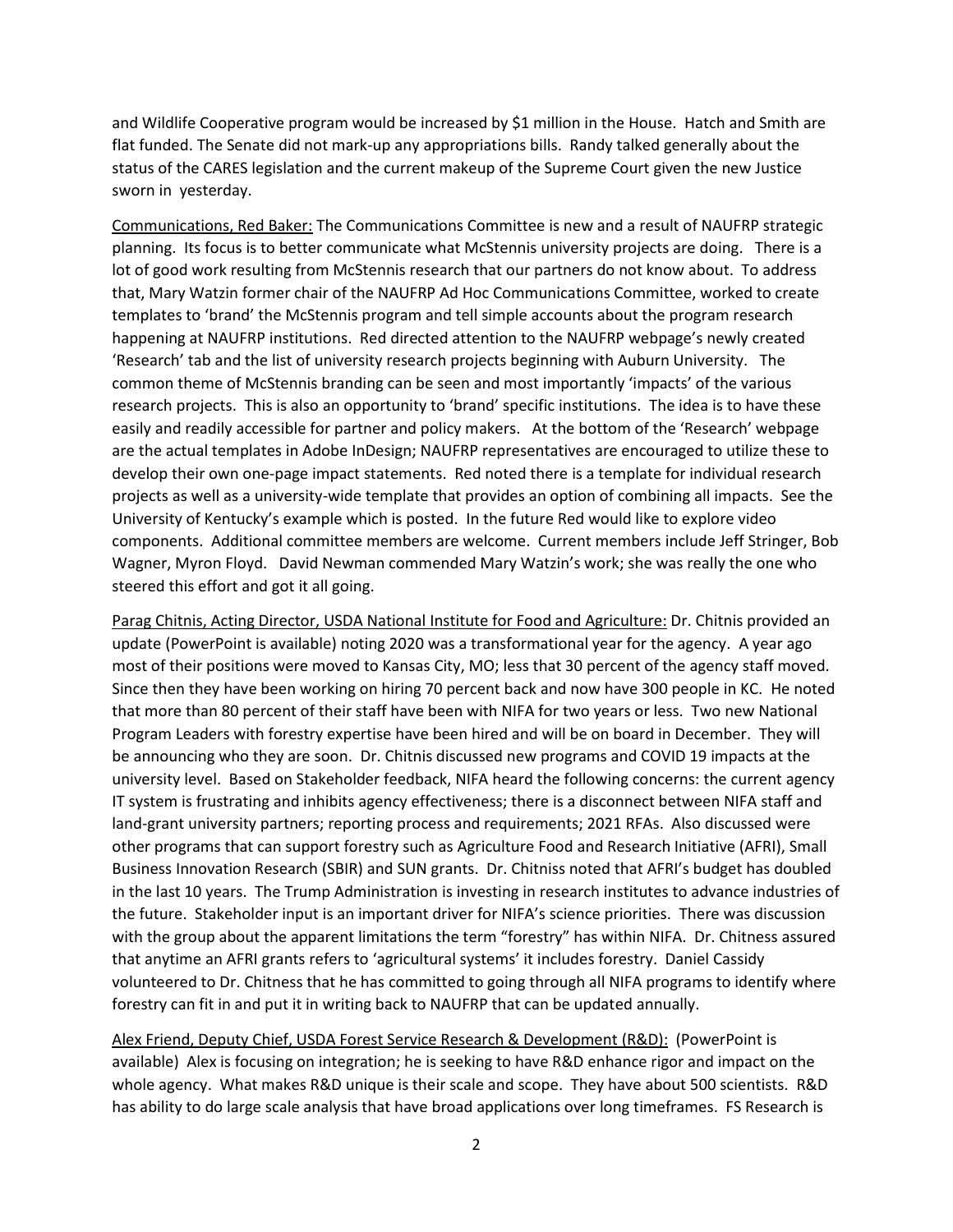very applied and focused. Alex reviewed R&D priority research areas and agency budget. The latter is relatively stable. They are embarking on a budget modernization process at the direction of Congress to improve accountability and transparency. There is a new line item for "R&D Salaries and Expenses" that has pros and cons. Congress wanted to see where every dollar was going. A slide depicted the dollar breakout matched to RD's four priorities. For the FY17-20 period, approximately 19-20 percent (\$25- \$34 million) of the R&D budget went to universities. Regarding the USDA Forest Research Advisory Committee (FRAC), a set of names are waiting approval from the Secretary's office. Paul Winistorfer (VaTech) expressed he has personally had a long research career with the Forest Products Lab (FPL) and is concerned about the erosion of the lab's focus and erosion of our university academic programs and forest products. There has been a loss of critical mass of faculty on campus. He hopes we can all get together and work with USDA and the Lab; its time to hold a joint meeting to talk more purposely about innovation and product development. We have to have products in a competitive marketplace coming out of the forest. Alex invited Paul/NAUFRP to bring him a specific idea; he is open to tangible actions. David Newman noted that in past years NAUFRP has met with the R&D leadership. He assumes that Alex is operating almost entirely virtually and would like the opportunity to get in from of the R&D leadership. Alex said he would like to do that with the FS R&D Executive Team – that is the Washington Office leaders and Station Directors. They can do this anytime and Alex will work to see the best way to do this. It could be general or a topical focus. Alex invited NAUFRP to help build an agenda for this. David said NAUFRP will get together a list of ideas to talk about. Alex said they are doing virtual meetings at least once a month and maybe more ad hoc meetings. Katy Kavanagh asked about funding for the Joint Fire Science Program. Alex said he really values this program and it is funded under the Congressional Continuing Resolution. Bob Wagner (Purdue) asked Alex to elaborate on the direction of the Forest Inventory and Analysis Program (FIA) as it relates to digital forestry remote sensing, big data, A1,… Alex was not prepared to discuss this in detail; it comes up a lot but in general "they" are looking to adopt all the technology they can. Keith Belli (Clemson) noted that in the past we have met about strategic research priorities and asked if this was where FS priorities come from (those depicted in the presentation). Alex said when he took the assignment there had been a substantial amount of work on developing national priorities and he has been trying to connect these to the whole agency.

NAUFRP Election, Katy Kavanagh: Katy recognized David for his years of service to NAUFRP. Nominees for office of Secretary and Treasurer are Robert Burns (WVa University) and Don Grebner (Mississippi State University). Katy is standing for the office of President-Elect. David recognized that it has been some time since there were two candidates for an office. David called for the nomination of Katy Kavanagh as President-Elect for a two-year term. If there is agreement we do not have to have a formal vote; David saw unanimous agreement and congratulated Katy on her election. A poll was launched for Secretary-Treasurer and Robert Burns elected. David thanked both candidates for their willingness to serve.

David called for other business; there was none.

Recognition: David noted that NAUFRP acknowledges the retirements of valued members and today there are two and both individuals have joined for this portion of the meeting. Resolutions were read on behalf of George Hopper (Mississippi State University) who formerly served as NAUFRP President and in other positions and Keith Gilless (University of California, Berkeley) who served on the Executive Committee.